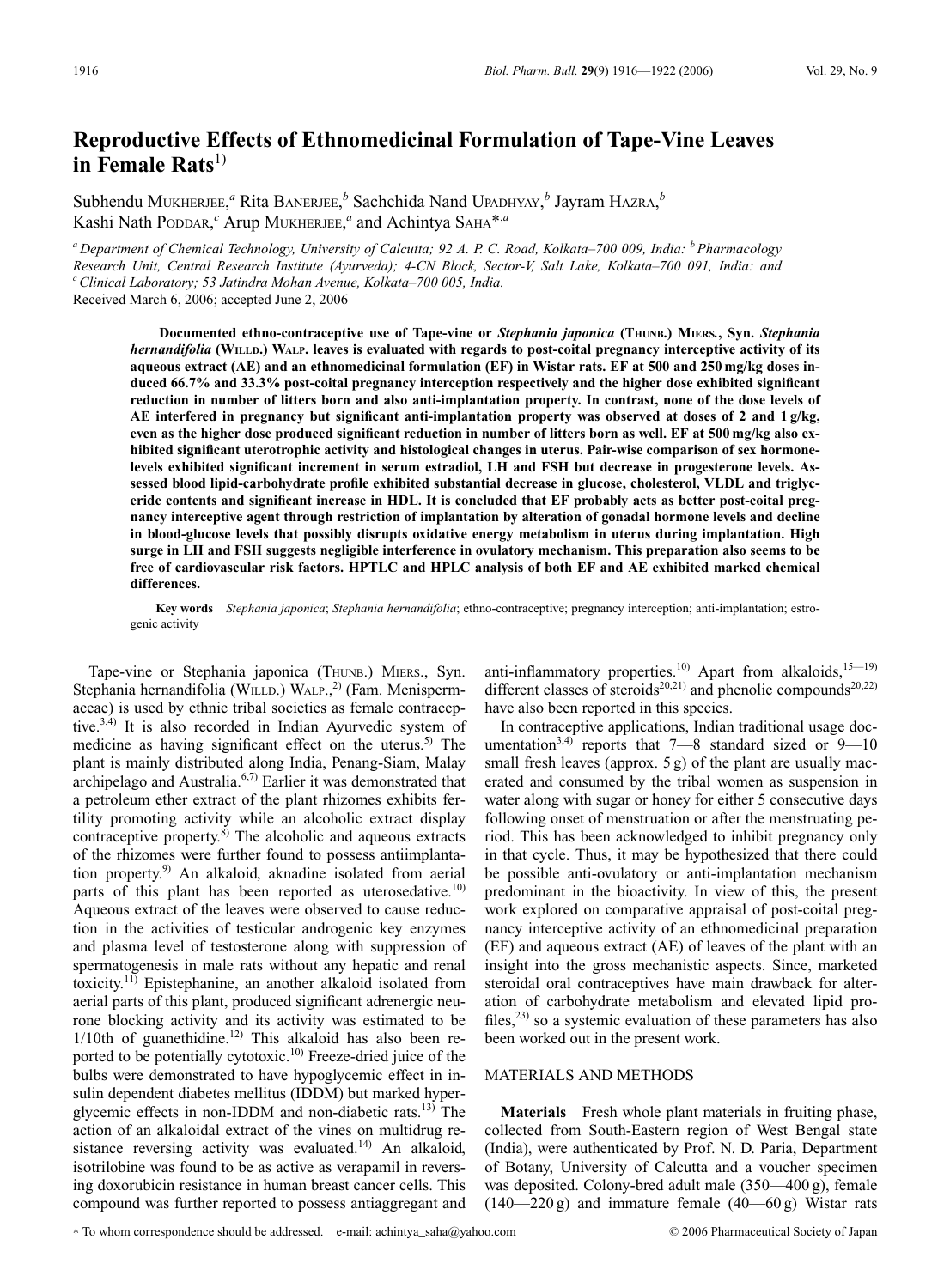maintained in air-conditioned surroundings  $(25\pm2\degree C)$  and provided with 12 h alternate light and dark cycle for each 24 h period with regular husbandry conditions, were used for the experiments. The animals were housed in polypropylene cages with husk beds and fed on normal pellet diets (NIN) and reverse osmosis ozonized drinking water (Silicon Food & Beverages). All biological experiments were performed after obtaining official approval and as per protocol of the Institutional Animal Ethics Committee. Anaesthetic ether I. P. (TKM Pharma) was used for anesthesia prior to laparotomy. Vaginal smear examination and photomicrography were done in an AST-1 Research Binocular Microscope (BRISTOL). Progesterone, Dehydroepiandrosterone sulfate (DHEA-S), Estradiol (Equipar) and Testosterone (Merck) direct immunoenzymatic assay (EIA) systems were used for the quantitative determination of serum hormone levels. FSH and LH (Monobind) estimations were done through Chemiluminescence Immunoassay (CLIA). Lipid-carbohydrate estimations were done with standard reagent kits (Span). Sterile water for injection I. P. (Core) was used for washing antibody-coated microwells in EIA of hormones. EIA and CLIA estimations were done in Eldex 3.8 ELISA reader (Lilac) and ALFA PRIME CLI analyzer (Lilac) respectively. The lipid-carbohydrate profiles were estimated in a UV-VIS Spectrophotometer (Shimadzu UV-2550). Thin Layer Chromatography (TLC) was done in precoated silica gel  $60F_{254}$  (Merck) plates  $(10 \text{ cm} \times 10 \text{ cm})$  using Linomat 5 (Camag) automated sample application system and densitometric analysis was done in TLC scanner (Camag) at 254 and 366 nm wavelengths. HPLC analyses were performed in binary Perkin Elmer S200 model with Spheri-5 RP-8  $5 \mu$  column (4.6×250 mm) at 254 nm in UV detector (Perkin Elmer). All solvents (Merck) used were of either AR or HPLC grade.

**Preparation of Test Substances** The leaves were separated off from the plants and washed in distilled water. The cleaned leaves were further processed for preparation of test samples, *viz.* AE and EF. For preparation of AE, the leaf samples were shade dried for 3 months at an ambient temperature of  $25-30$  °C and subsequently powdered to #20-40 mesh particles. The powdered materials were extracted in distilled water (taken in the ratio  $1:8$  w/w) by refluxing for 48 h. The extract obtained was filtered and subsequently dried to a solid consistency at 70 °C. This material had an extractive value of 30.8%. The extract was administered as aqueous solutions in required dose levels. For preparation of EF, the leaf samples were minced and macerated to the consistency of a fine paste by triturating repeatedly with  $3\%$  w/v distilled water. The processed material was stored in wellclosed container at  $2^{\circ}$ C as stock sample. This was administered as aqueous suspension for biological evaluations. Content uniformity of EF suspension divided doses was analyzed gravimetrically at two concentration levels. The mean deviation for 20 divided doses was found to be within  $\pm 4\%$ .

**Selection of Dose Levels for Biological Evaluation** Considering dosage employed in ethnomedicinal practice, *i.e.*, *ca.* 5 g of macerated fresh leaves/adult woman/ $d<sub>1</sub><sup>3,4</sup>$  the equivalent dosage for mature rats was calculated considering 10 times higher dose in comparison to humans. $24$ ) Thus, the equivalent dose in rats was calculated to be 1 g/kg, considering average body weight of adult woman to be 50 kg. Both the test substances, AE and EF were initially administered at these dose levels. However, additional dose levels were selected in cases where the dose proved to be insignificant in any of the test groups in eliciting desired biological response or in circumstances where the dose level exhibited toxic symptoms during or following the period of application.

**Evaluation of Post-Coital Pregnancy Interceptive Activity** Female rats exhibiting normal estrus cycle were selected for the study. These female rats were caged overnight with coeval males of proven fertility in the ratio of 2 : 1 and the vaginal smears of female rats were checked on the following morning. The day of presence of spermatozoa in the vaginal smear was considered as day 1 of pregnancy. Mated rats were isolated, randomized into various treatment groups and treated orally with the test agent or distilled water (vehicle) during first 7 d of post-coitum. The animals were laparotomised under light ether anesthesia and sterile conditions on day 10 of pregnancy. Both horns of the uterus were observed for the number and status of implants and corpora lutea. The rats were allowed to recover and deliver after full term.<sup>25)</sup>

**Determining Variations in Estrus Cycle** The estrus cycle of rats were monitored for 12 d in two groups, *viz.*, control and dose of test substance with best activity. Acyclic rats and rats with prolonged cycles were screened and eliminated. The process included examination of vaginal smear from each animal under microscope to observe different phases and duration of the estrus cycle. $^{26)}$ 

**Estrogenic Activity and Biochemical Studies** The test compounds and dose level exhibiting best activity profiles for post-coital pregnancy interception were subjected to an investigation for estrogenic activity and blood biochemical parameters.

**Determination of Estrogenic Activity** The immature female rats were randomly divided into groups of six animals each. The animals were treated once a day orally for 3 consecutive days with test agent, standard drug (0.02 mg/kg ethinylestradiol),<sup>27)</sup> standard drug+test agent and only the vehicle. The animals were examined to observe premature opening of vagina and extent of vaginal cornifications 24 h after the last treatment and subsequently sacrificed. The uteri were removed, dissected free of adhering fat and blotted dry after expulsion of uterine fluid and the wet weights were recorded.<sup>28)</sup> The uterine tissue (6  $\mu$ m section) was subjected to histological examinations through haematoxylin–eosin staining.<sup>27)</sup>

**Blood Biochemical Studies** The studies included investigation of serum gonadal and gonadotrophic hormones and lipid-carbohydrate profiles. 1.5 ml of blood was drawn from orbital plexus of adult female rats, before and after 8 d of o.d. treatment with the test agent and allowed to clot at room temperature for 30 min. The sample was then centrifuged at 1500 rpm for 15 min at 25 °C to obtain clear serum, which was aspirated out and frozen, until further analysis within 24 h. Serum gonadal hormones (progesterone, DHEA-S, estradiol and testosterone), gonadotrophic hormones (FSH and LH) and lipid-carbohydrate profiles (cholesterol, HDL, triglyceride and glucose) were estimated according to assay procedures specified by manufacturers of standard EIA, CLIA or enzymatic assay kits.

In principle, the process of gonadal hormone assay involves competition of hormone in sample with Horseradish peroxidase (HRP)-labeled hormone for binding to immobi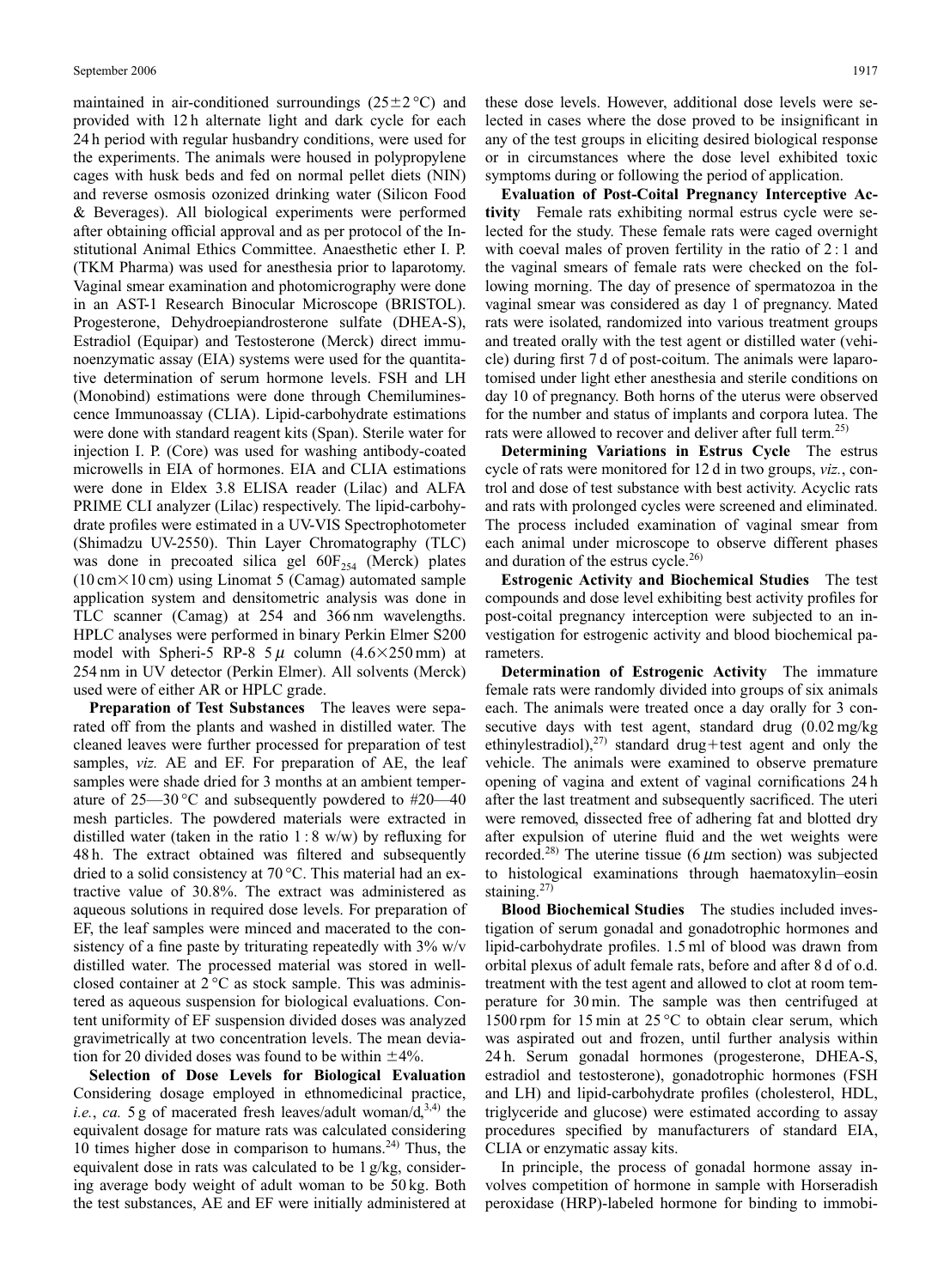lized antibodies on microwell plates. An enzyme substrate is added after washing the unbound substances. The amount of hormone in sample is inversely proportional to the enzyme activity. Adding a stop solution terminates the reaction and subsequently absorbance is measured in a plate reader.

**Progesterone Assay**29,30) The sample (serum or standard) along with an enzyme conjugate (proteic buffer solution containing progesterone conjugated with HRP) were added in anti-progesterone IgG coated wells and incubated at 37 °C. After 1 h, the reaction solutions were aspirated, washed with water repeatedly and tetramethylbenzidine (TMB) substrate was added and incubated further for 15 min at room temperature, protected from light. The reaction was terminated by adding 1 <sup>N</sup> HCl (Stop solution) and absorbance was read at 450 nm within 30 min.

**DHEA-S Assay**31) The enzyme conjugate containing DHEA-S conjugated with HRP and anti-IgG DHEA-S coated wells were used for estimation of DHEA-S by similar procedure followed for progesterone assay.

**Estradiol Assay**<sup>29,32</sup> The enzyme conjugate containing estradiol conjugated with HRP and anti-estradiol IgG coated wells were used for the reaction along with a competitive solution. The initial incubation was done for 2 h and the final incubation after adding TMB substrate was continued for 30 min instead. Rest of the procedure was similar to progesterone assay

**Testosterone Assay**33) Similar to progesterone assay but enzyme conjugate contained testosterone conjugated with HRP and goat anti-rabbit IgG coated wells were implemented for the reaction along with a rabbit anti-testosterone reagent solution. The initial incubation was done for 1.5 h and the final incubation after adding TMB substrate was continued for 20 min instead.

In the assay of gonadotrophic hormones, the immobilization occurs during the assay at the surface of a microplate well through the interaction of streptavidin coated on the well and exogenously included biotinylated monoclonal anti-LH or FSH antibody. Upon blending monoclonal biotinylated antibody, the enzyme-labeled antibody and a serum containing the native antigen, reaction initiates between the native antigen and the antibodies, without competition or steric hindrance, to form a soluble sandwich complex. Simultaneously, the complex is deposited to the well through the high affinity reaction of streptavidin and biotinylated antibody. After equilibrium is attained, the antibody-bound fraction is separated from unbound antigen by aspiration. The enzyme activity in

the antibody-bound fraction is directly proportional to the native antigen concentration.

**FSH Assay**34) The sample (serum or standard) along with FSH biotinylated/enzyme labeled antibodies is added to streptavidin coated microplate wells and incubated at room temperature. After 1 h the contents were aspirated, washed with wash-buffer (phosphate buffered saline with a surfac $t$ ant) repeatedly and substrate solution (TMB+hydrogen peroxide) was added and incubated further for 15 min at room temperature. The reaction was terminated by adding 1 <sup>N</sup> HCl (Stop solution) and absorbance was read at 450 nm within 30 min.

**LH Assay**35) Similar to FSH assay but LH-enzyme reagent was added instead of FSH biotinylated/enzyme labeled antibodies.

The lipid-carbohydrate parameters involved conventional enzyme specific colour reactions.

**Chemical and Chromatographic Analysis** The test substance AE was screened for presence of phenols, higher alcohols, steroids, essential oils, alkaloids, flavonoids, tannins, saponins, glycosides, sterols and terpenes by chemical analysis. Chromatographic sample preparation was done by extracting each sample (AE and EF) with either ethanol or ethyl acetate separately. The mobile phases used were *n*-butanol : methanol : water  $(3:1:1)$  and acetonitrile : water  $(1:1)$ for qualitative HPTLC or HPLC analyses respectively.

## RESULTS

**Evaluation of Post-Coital Pregnancy Interceptive Activity** From the results (Table 1), it was observed that the test substance AE at 1 g/kg dose was ineffective in intercepting pregnancy and as such an elevated dose level was preferred to evaluate efficacy. A dose of 2 g/kg was also found to be ineffective in controlling pregnancy but the reduction in number of implantation sites with respect to control group was highly significant. The test substance, EF when administered at  $1 g/kg$  for 6 d consecutively, caused behavioral changes and mortality. All the animals were found to expire within 8—11 d, and were autopsied to observe corpora lutea and implantation sites. No implantation sites were observed in any of the dead animals. The observable symptoms recorded in this group were i) decreased body weight and reduced food intake, ii) general weakness as revealed through slow and crippled movements and iii) mild respiratory depression following 3—4 d of drug administration. Due to this

Table 1. Contraceptive Property Assessment of Test Substances

| Group               | Test<br>substance | Oral dose<br>(mg/kg) | $\boldsymbol{N}$ | $N_{\rm p}$  | PI                       | $n_{\text{Cl}}$ | $n_{\rm I}$   | $n_{\rm L}$              | $n_{LD}$      |
|---------------------|-------------------|----------------------|------------------|--------------|--------------------------|-----------------|---------------|--------------------------|---------------|
| C                   | Vehicle           | __                   | 6                | <sub>b</sub> | __                       | $9.7 \pm 1.0$   | $9.0 \pm 0.8$ | $8.8 \pm 0.7$            | $0.0{\pm}0.0$ |
| T                   | AE                | 2000                 | 6                | <sub>b</sub> | 0.0                      | $5.3 \pm 0.4$   | $5.3 \pm 0.7$ | $5.3 \pm 0.8$            | $0.3 \pm 0.2$ |
| T<br>1 <sub>2</sub> | AE                | 1000                 | 6                | <sub>b</sub> | 0.0                      | $5.3 \pm 0.5$   | $4.8 \pm 0.8$ | $5.3 \pm 1.1$            | $1.0 \pm 1.0$ |
| T <sub>3</sub>      | EF                | 1000                 |                  | $\Omega$     | $\overline{\phantom{a}}$ | $4.8 \pm 0.6$   | $0.0{\pm}0.0$ | $\overline{\phantom{a}}$ | _             |
| T<br>$\mathbf{1}_4$ | EF                | 500                  | $\mathbf Q$      |              | 66.7                     | $6.4 \pm 0.9$   | $2.6 \pm 1.3$ | $2.1 \pm 1.1$            | $0.3 \pm 0.2$ |
| $T_{\rm s}$         | EF                | 250                  | 6                | 4            | 33.3                     | $7.8 \pm 0.6$   | $5.3 \pm 1.7$ | $5.3 \pm 1.7$            | $0.0{\pm}0.0$ |

 $N$ ,  $N_p$ ,  $n_c$ ,  $n_l$ ,  $n_L$ , and *PI* represent the total number of animals in a group, total number of pregnant animals, number of corpora lutea, number of implantation sites, number of litters born on parturition, number of litters that died within 7 d of parturition and percentage pregnancy interception respectively. The results are presented as mean±standard error of mean (S.E.M.). One-way analyses of variances for  $n_{\text{Cl}}$ ,  $F=5.21$  [degrees of freedom (df)=5, 20], for  $n_{\text{I}}$ ,  $F=6.58$  (df=5, 20), for  $n_{\text{I}}$ ,  $F=5.96$  (df=4, 20) are significant at  $p < 0.01$  and for  $n_{\text{LD}}$ ,  $F = 0.76$  (df=4, 20) is significant at  $p > 0.10$ . The Least significant differences (at 5% level) are 3.290 ( $n_{\text{Cl}}$ ), 5.098 ( $n_{\text{L}}$ ), 3.593 ( $n_{\text{L}}$ ) and 1.786 ( $n_{\text{LD}}$ ); Ranked group means are  $[(C, T_5) (T_1, T_2, T_3, T_4) (T_4, T_5)]$  for  $n_{\text{CL}} [(C) (T_1, T_2, T_4, T_5) (T_3, T_4)]$  for  $n_{\text{L}} [C) (T_1, T_2, T_5) (T_4)]$  for  $n_{\text{L}}$  and  $[(C, T_1, T_2, T_4, T_5)]$  for  $n_{\text{L}}$  and the two means not included in the same parentheses are statistically different at  $p<0.05$ .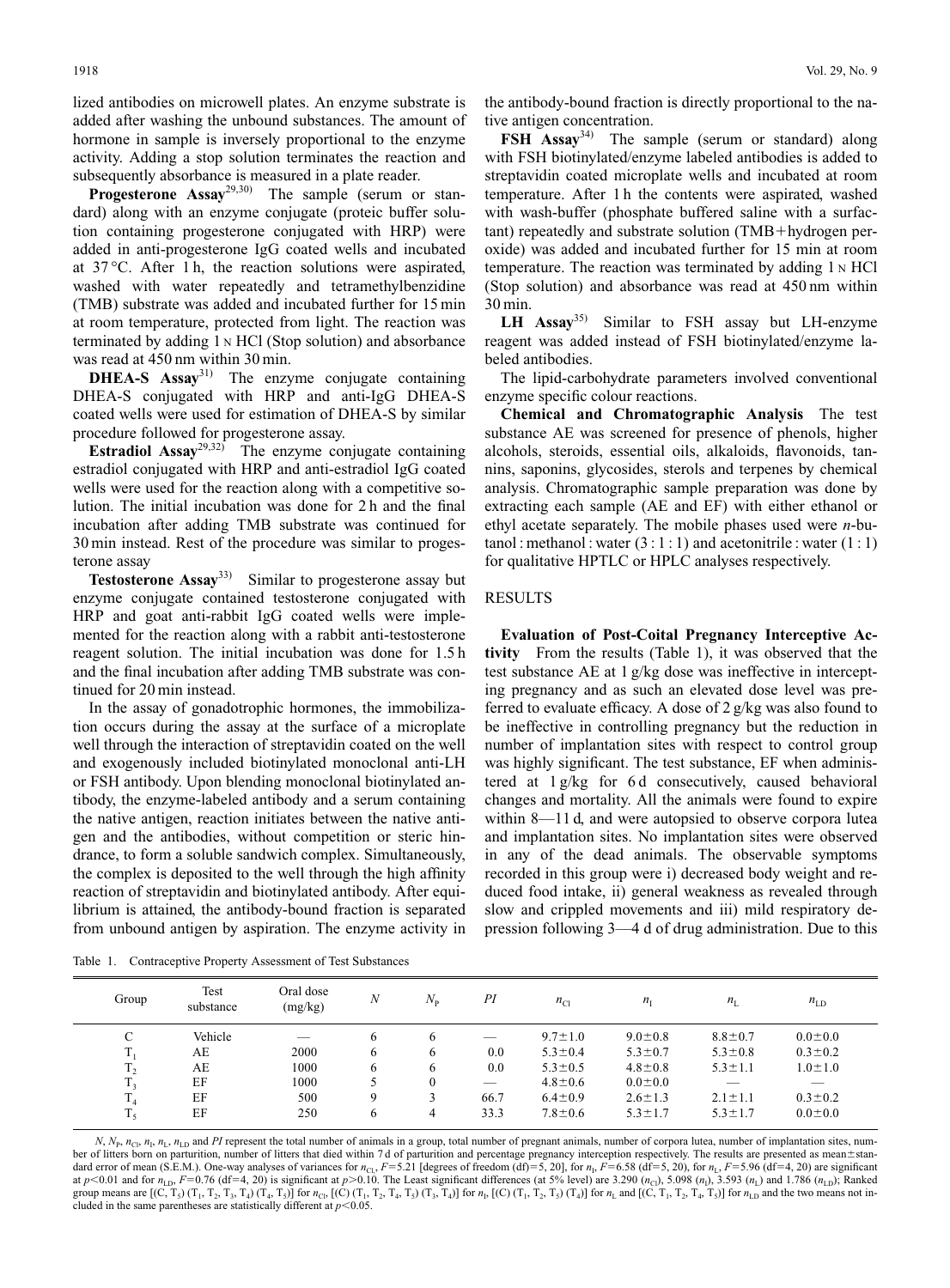shortfall, lower dose levels were selected for the experiment. A 500 mg/kg dose of EF resulted in 66.7% pregnancy interception and significant decrease in implantation sites without any behavioral changes and mortality. Some of the animals in this group exhibited implantation sites (Fig. 1) that did not deliver any litters on full-term. A dose level of 250 mg/kg of EF resulted in 33.3% reduction in pregnancy. Thus, EF at 500 mg/kg was adjudged to be the best dose for post-coital pregnancy interception among the test substances and dose level tested.

**Variations in Estrus Cycle** Significant  $(p<0.05$ , Student's *t*-test) shortening of the estrus cycle on treatment with EF at 500 mg/kg  $(4.3 \pm 0.1 \text{ d})$  has been observed in comparison to control group  $(5.5\pm0.5 \text{ d})$ ,  $N=6$  (each group).

**Estrogenic Activity and Biochemical Studies. Determination of Estrogenic Activity** Results of study with EF at 500 mg/kg is delineated in Table 2. From the observations, it indicates that the treatment with EF at 500 mg/kg caused significant decrease in uterine wet weight as compared to control. None of the animals in this treated group exhibited estrus phase-like condition in vaginal smear examination. Histological observations (Fig. 2) reveal normal endometrial conditions in control group with minor cornifications, loose stroma and semi-prominent uterine glands. The tissue lumens of tested group were narrower with columnar epithelial cells in form of straight tubules, indicating terminal prolifer-



Fig. 1. Immature Implantation Sites at Uterus in EF Treated Group Some animals in EF 500 mg/kg group exhibited such implantation sites that did not deliver any litter on full-term.

ative phase.

**Blood Biochemical Studies** Considering estrus cycle of EF (500 mg/kg) treated rats to be 4.3 d, blood was drawn post-treatment after 8 d following first drawn blood sample, so that phase-related changes in hormone levels get nullified while observing independent effect of drug substance. Table 3 depicts results of the biochemical assay.

There was diminution in serum progesterone levels (17.9%) and increments in serum estradiol (47.6%), DHEA-S (5.0%) and testosterone (32.5%) on treatment with the test agent (Table 3). With regards to gonadotrophic hormone assay, both FSH and LH were observed to be significantly elevated due to action of the test agent (Table 3). An appraisal of the associated changes in lipid-carbohydrate profiles (Table 3) following administration of EF revealed significant reduction in serum glucose (21.1%), cholesterol (15.0%), very large-density lipoprotein cholesterol (VLDL-C) (37.7%) and triglyceride (TG) contents (37.7%), while there was significant elevation of high-density lipoprotein cholesterols (HDL-C) (83.2%). The effect on low-density lipoprotein cholesterols (LDL-C) was not substantial (3.5%).

**Chemical and Chromatographic Analysis** Chemical examination of AE exhibited prominent presence of phenolic compounds, higher alcohols and saponins while moderate presence for tannins and traces of alkaloids, glycosides and terpenes. TLC (Table 4) of ethanol and ethyl acetate extracts of EF and AE demonstrated marked chemical differences.

Chemicals resolved with  $R_f$  values 0.47—0.48, 0.58—0.59 and 0.76—0.77 were found to be common in TLC chromatogram of AE and EF at 254 nm visualizations, while in 366 nm visualization chemicals resolved with  $R_f$  values 0.16—0.17 and 0.60—0.61 were similar. The ethanolic ex-

Table 2. Estrogenic Activity of EF (500 mg/kg) as Compared to Standard Drug, Ethinyl Estradiol (20  $\mu$ g/kg)

| Group   | <b>Test</b><br>substance                               | Oral dose<br>(mg/kg) |          |                           |                      | $N$ $N_{\text{OV}}$ $N_{\text{C}}$ (mg/100 g b.w.) |
|---------|--------------------------------------------------------|----------------------|----------|---------------------------|----------------------|----------------------------------------------------|
| T       | Vehicle<br>ЕF                                          | 500                  | 6<br>6   | $\Omega$<br>$\mathcal{P}$ | $\Omega$<br>$\Omega$ | $163.7 \pm 22.0$<br>$89.8 \pm 15.7$                |
| S<br>TS | Ethinyl estradiol<br>$EF +$ ethinyl estradiol 500+0.02 | 0.02                 | 6<br>- 6 | 6<br>$\overline{4}$       | 6<br>$\mathcal{R}$   | $222.1 \pm 10.7$<br>$145.1 \pm 17.1$               |

*U* represents uterine weight,  $N_{\text{OV}}$  is the number of animals with open vagina and  $N_{\text{C}}$ represents number of animals with predominantly cornified cells like estrus stage. Oneway analysis of variance for uterine weight,  $F=9.30$  (degree of freedom=3, 15), is significant at  $p<0.01$ ; The Least significant difference (at 5% level) is 52.801; Ranked group means are (C, TS) (T) (S) and the two means not included in the same parenthesis are statistically different at  $p<0.05$ .



Fig. 2. Histology of Uterine Tissues

Minor cornifications, loose stroma and semi-prominent uterine glands observed in control group while narrow tissue lumens and columnar epithelial cells in form of straight tubules in tested group.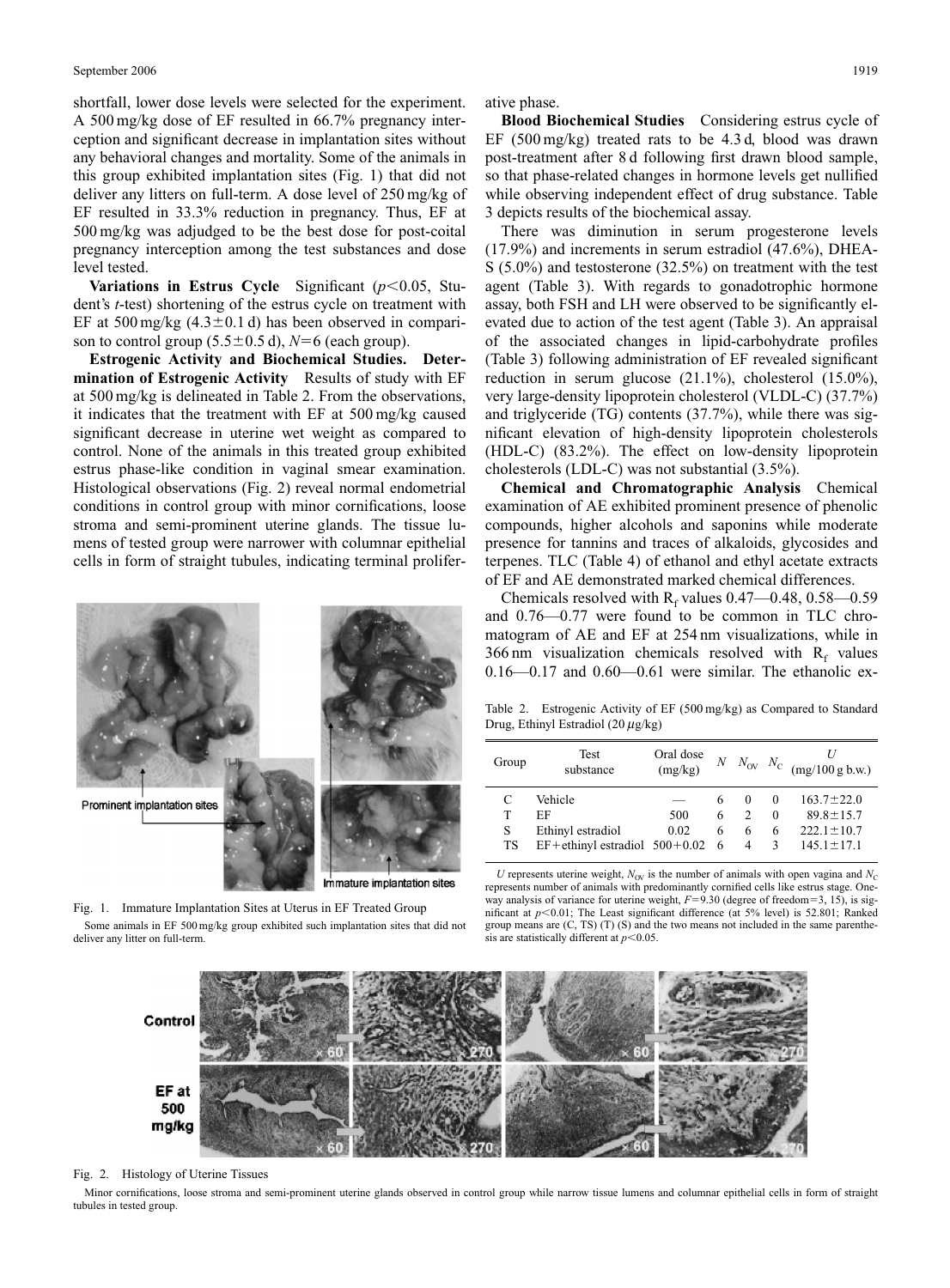Table 3. Hormone, Glucose and Lipid Profiles of Blood on Treatment with EF (500 mg/kg)

| Parameter    | N  | B.T.             | A.T.             | Unit      | Percentage<br>change <sup><i>a</i>)</sup> |
|--------------|----|------------------|------------------|-----------|-------------------------------------------|
| Progesterone | 14 | $9.1 \pm 0.6$    | $7.5 \pm 0.9$    | ng/ml     | $-17.9*$                                  |
| DHEA-S       | 14 | $7.5 \pm 1.4$    | $7.9 \pm 1.0$    | ng/ml     | $5.0**$                                   |
| Estradiol    | 14 | $125.0 \pm 17.7$ | $184.4 \pm 10.5$ | pg/ml     | $47.6*$                                   |
| Testosterone | 6  | $3.2 \pm 0.1$    | $4.3 \pm 0.6$    | ng/ml     | $32.5**$                                  |
| LH           | 14 | $0.7 \pm 0.1$    | $2.8 \pm 0.3$    | $m$ IU/ml | $300.0*$                                  |
| <b>FSH</b>   | 14 | $0.6 \pm 0.1$    | $1.3 \pm 0.2$    | $m$ IU/ml | $116.7*$                                  |
| Glucose      | 14 | $88.9 \pm 9.9$   | $70.1 \pm 4.7$   | mg/dl     | $-21.1*$                                  |
| Cholesterol  | 14 | $28.9 \pm 5.5$   | $24.6 \pm 4.6$   | mg/dl     | $-15.0*$                                  |
| HDL-C        | 14 | $2.8 \pm 1.0$    | $5.1 \pm 1.0$    | mg/dl     | $83.2*$                                   |
| LDL-C        | 14 | $7.8 \pm 4.2$    | $8.1 \pm 3.5$    | mg/dl     | $3.5**$                                   |
| VLDL-C       | 14 | $18.3 \pm 2.6$   | $11.4 \pm 2.2$   | mg/dl     | $-37.7*$                                  |
| TG           | 14 | $91.7 \pm 13.0$  | $57.1 \pm 11.0$  | mg/dl     | $-37.7*$                                  |
| Body weight  | 14 | $171.2 \pm 3.2$  | $179.6 \pm 3.5$  | g         | $4.9*$                                    |

B.T.: before treatment; A.T.: after treatment; *a*) Changes with respect to B.T. values and significant at \* $p$ <0.05 and \*\* $p$ >0.05 (pair wise Student's *t*-test).

tracts of both test materials were employed for subsequent HPLC analysis (Fig. 3), because the extracts of the same in ethanol exhibited comparatively better resolution profiles in TLC. The HPLC chromatograms showed a significant difference in chemical ingredients eluting at RT 8 min.

#### DISCUSSION

In the present investigation, leaves of tape-vine plant were evaluated for anti-implantation and related estrogenic properties. Studies on histological examination of isolated uterine tissues and blood-biochemical analysis were also taken up to explore possible mechanistic aspect for observed reproductive effects. Qualitative chemical assay of the test substances have revealed differences in comparative chemical parameters that might be responsible for the biological activity.

Among the test substances evaluated at different dose levels, AE at 1 and 2 g/kg and EF at 500 mg/kg in particular

Table 4. TLC Profile of EF and AE at 254 and 366 nm

|                | 254 nm                          |                       |                                                                                                                                                                                                                                |             |                                   |             |                          | 366 nm                    |                                 |              |                         |              |                                  |                       |                          |              |
|----------------|---------------------------------|-----------------------|--------------------------------------------------------------------------------------------------------------------------------------------------------------------------------------------------------------------------------|-------------|-----------------------------------|-------------|--------------------------|---------------------------|---------------------------------|--------------|-------------------------|--------------|----------------------------------|-----------------------|--------------------------|--------------|
| Spots          | $\mathop{\mathrm{U}}\nolimits1$ |                       | U <sub>2</sub>                                                                                                                                                                                                                 |             | U3                                |             | U <sub>4</sub>           |                           | $\mathop{\mathrm{U}}\nolimits1$ |              | U <sub>2</sub>          |              | U <sub>3</sub>                   |                       | U <sub>4</sub>           |              |
|                | $\mathbf{R}_\mathrm{f}$         | $\boldsymbol{\rm{A}}$ | $\mathbf{R}_\mathrm{f}$                                                                                                                                                                                                        | $\mathbf A$ | $\rm R_{\rm f}$                   | $\mathbf A$ | $\mathbf{R}_\mathrm{f}$  | $\boldsymbol{\mathsf{A}}$ | $R_f$                           | $\mathbf{A}$ | $\mathbf{R}_\mathrm{f}$ | $\mathbf{A}$ | $\mathbf{R}_\mathrm{f}$          | $\boldsymbol{\rm{A}}$ | $\rm R_{\rm f}$          | $\mathbf{A}$ |
| $\mathbf{1}$   |                                 |                       |                                                                                                                                                                                                                                |             |                                   |             | $\overline{\phantom{0}}$ |                           | $\overline{\phantom{0}}$        |              | 0.03                    | 151.3        | $\overline{\phantom{0}}$         |                       | $0.03\,$                 | 1315.0       |
| $\sqrt{2}$     |                                 |                       |                                                                                                                                                                                                                                |             | 0.06                              | 414.4       | $\overline{\phantom{0}}$ |                           |                                 |              |                         |              |                                  |                       | $\overline{\phantom{0}}$ |              |
| 3              |                                 |                       |                                                                                                                                                                                                                                |             | $\overline{\phantom{0}}$          |             |                          |                           |                                 |              |                         |              |                                  |                       | 0.09                     | 106.4        |
| $\overline{4}$ |                                 |                       |                                                                                                                                                                                                                                |             | 0.10                              | 1610.0      |                          |                           |                                 |              |                         |              |                                  |                       | $\overline{\phantom{0}}$ |              |
| 5<br>6         | 0.15                            | 244.1                 |                                                                                                                                                                                                                                |             |                                   |             | $\overline{\phantom{0}}$ |                           |                                 |              |                         |              | $\overline{\phantom{0}}$         |                       | 0.13                     | 427.7        |
| 7              | $\overbrace{\phantom{12333}}$   |                       |                                                                                                                                                                                                                                |             |                                   |             | 0.16                     | 210.8                     |                                 |              |                         |              | 0.16                             | 4024.3                |                          |              |
| $\,$ 8 $\,$    |                                 |                       |                                                                                                                                                                                                                                |             |                                   |             |                          |                           | 0.17                            | 21.85        |                         |              |                                  |                       |                          |              |
| 9              |                                 |                       |                                                                                                                                                                                                                                |             | $\overline{\phantom{0}}$          |             |                          |                           | $\overline{\phantom{0}}$        |              |                         |              | 0.18                             | 1110.9                | $\overline{\phantom{0}}$ |              |
| 10             |                                 |                       |                                                                                                                                                                                                                                |             | $\overbrace{\phantom{12333}}$     |             |                          |                           |                                 |              |                         |              | 0.21                             | 4729.5                | $\frac{1}{1-\epsilon}$   |              |
| 11             |                                 |                       |                                                                                                                                                                                                                                |             | 0.22                              | 1634.9      | $\overline{\phantom{0}}$ |                           |                                 |              |                         |              | $\overbrace{\phantom{123321}}$   |                       | 0.22                     | 884.0        |
| 12             |                                 |                       |                                                                                                                                                                                                                                |             |                                   |             |                          |                           | 0.27                            | 19.25        |                         |              | $\overbrace{\phantom{12333}}$    |                       | 0.27                     | 2469.0       |
| 13             |                                 |                       | and the contract of the contract of the contract of the contract of the contract of the contract of the contract of the contract of the contract of the contract of the contract of the contract of the contract of the contra |             | 0.29                              | 2970.9      |                          |                           |                                 |              |                         |              |                                  |                       |                          |              |
| 14             |                                 |                       |                                                                                                                                                                                                                                |             |                                   |             |                          |                           |                                 |              |                         |              | 0.30                             | 2193.5                | $\overline{\phantom{0}}$ |              |
| 15             |                                 |                       |                                                                                                                                                                                                                                |             | 0.34                              | 3846.6      | $\overline{\phantom{0}}$ |                           |                                 |              |                         |              | 0.34                             | 3347.0                |                          |              |
| 16             |                                 |                       |                                                                                                                                                                                                                                |             |                                   |             |                          |                           |                                 |              | -                       |              | 0.37                             | 2481.2                |                          |              |
| 17             |                                 |                       |                                                                                                                                                                                                                                |             | 0.38                              | 4097.2      |                          |                           |                                 |              |                         |              | $\overline{\phantom{0}}$         |                       |                          |              |
| 18             |                                 |                       | $\overline{\phantom{a}}$                                                                                                                                                                                                       |             | $\overbrace{\phantom{12333}}$     |             |                          |                           | 0.40                            | 22.72        |                         |              |                                  |                       |                          |              |
| 19             |                                 |                       |                                                                                                                                                                                                                                |             |                                   |             |                          |                           |                                 |              |                         |              | 0.43                             | 3157.0                |                          |              |
| 20             |                                 |                       | 0.44                                                                                                                                                                                                                           | 540.2       |                                   |             |                          |                           |                                 |              |                         |              |                                  |                       |                          |              |
| 21             |                                 |                       |                                                                                                                                                                                                                                |             | 0.45                              | 100076.3    |                          |                           |                                 |              |                         |              | $\overline{\phantom{0}}$         |                       |                          |              |
| 22             | 0.47                            | 834.1                 |                                                                                                                                                                                                                                |             | $\overline{\phantom{m}}$          |             |                          |                           |                                 |              |                         |              | -                                |                       |                          |              |
| 23             |                                 |                       | 0.48                                                                                                                                                                                                                           | 333.0       | 0.48                              | 5751.4      | 0.48                     | 191.4                     |                                 |              |                         |              | $\overline{\phantom{0}}$<br>0.49 |                       |                          |              |
| 24<br>25       |                                 |                       |                                                                                                                                                                                                                                |             | 0.51                              | 4074.6      |                          |                           |                                 |              |                         |              |                                  | 11947.4               | $\overline{\phantom{0}}$ |              |
| 26             |                                 |                       |                                                                                                                                                                                                                                |             |                                   |             | 0.53                     | 1185.6                    |                                 |              |                         |              |                                  |                       |                          |              |
| 27             | $\overbrace{\qquad \qquad }^{}$ |                       | $\overline{\phantom{0}}$                                                                                                                                                                                                       |             |                                   |             |                          |                           |                                 |              |                         |              | $\overline{\phantom{0}}$         |                       | 0.55                     | 2206.0       |
| 28             | 0.57                            | 315.0                 |                                                                                                                                                                                                                                |             |                                   |             |                          |                           |                                 |              |                         |              |                                  |                       | $\overline{\phantom{0}}$ |              |
| 29             | 0.58                            | 366.9                 |                                                                                                                                                                                                                                |             | 0.58                              | 17802.4     | $\overline{\phantom{0}}$ |                           |                                 |              |                         |              |                                  |                       |                          |              |
| 30             |                                 |                       | 0.59                                                                                                                                                                                                                           | 371.3       | $\overbrace{\phantom{123221111}}$ |             | 0.59                     | 3243.8                    |                                 |              |                         |              | $\overline{\phantom{0}}$         |                       |                          |              |
| 31             |                                 |                       |                                                                                                                                                                                                                                |             |                                   |             |                          |                           |                                 |              |                         |              | 0.60                             | 16731.3               |                          |              |
| 32             |                                 |                       |                                                                                                                                                                                                                                |             |                                   |             |                          |                           | 0.61                            | 36.18        |                         |              | $\qquad \qquad$                  |                       |                          |              |
| 33             |                                 |                       |                                                                                                                                                                                                                                |             |                                   |             | 0.67                     | 3215.4                    |                                 |              |                         |              | $\overline{\phantom{0}}$         |                       | $\overline{\phantom{0}}$ |              |
| 34             |                                 |                       |                                                                                                                                                                                                                                |             | 0.68                              | 4300.9      | $\overline{\phantom{0}}$ |                           | $\overline{\phantom{0}}$        |              |                         |              |                                  |                       | 0.68                     | 1947.1       |
| 35             |                                 |                       |                                                                                                                                                                                                                                |             |                                   |             |                          |                           |                                 |              | 0.72                    | 148.9        | $\overline{\phantom{0}}$         |                       |                          |              |
| 36             |                                 |                       |                                                                                                                                                                                                                                |             | 0.75                              | 2144.0      |                          |                           |                                 |              |                         |              |                                  |                       |                          |              |
| 37             | 0.76                            | 1339.5                | 0.76                                                                                                                                                                                                                           | 658.2       | $\overbrace{\qquad \qquad }^{}$   |             |                          |                           |                                 |              |                         |              |                                  |                       |                          |              |
| 38             |                                 |                       |                                                                                                                                                                                                                                |             |                                   |             | 0.77                     | 910.1                     |                                 |              |                         |              |                                  |                       |                          |              |
| 39             |                                 |                       |                                                                                                                                                                                                                                |             | 0.86                              | 1336.1      |                          |                           |                                 |              |                         |              |                                  |                       |                          |              |
| 40             |                                 |                       |                                                                                                                                                                                                                                |             | 0.87                              | 1100.6      | $0.87\,$                 | 3226.6                    |                                 |              |                         |              | 0.87                             | 1332.5                | 0.87                     | 1219.5       |

 $R_f$ : resolution factor; A: area under curve.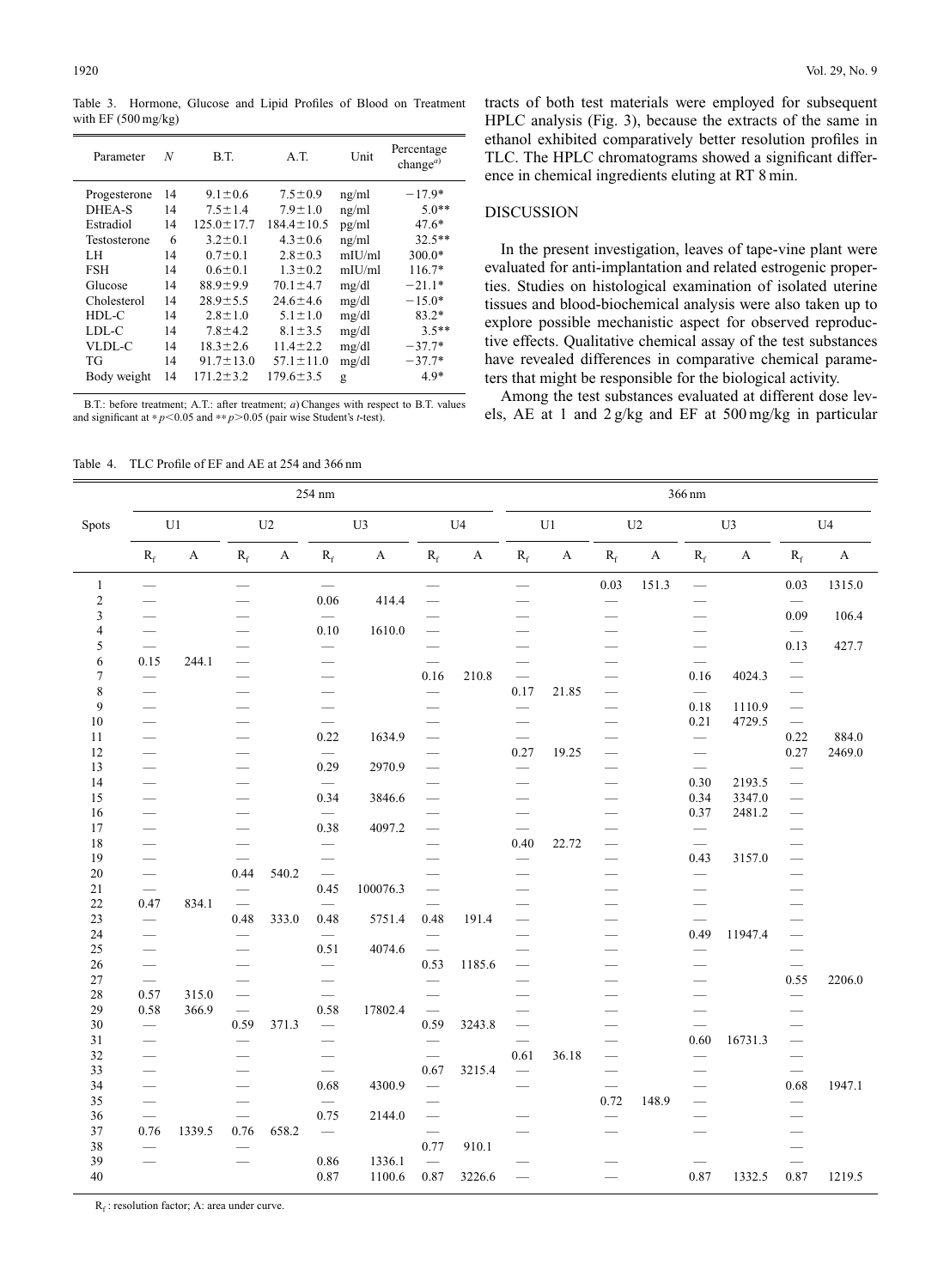

Observed difference in chemical ingredients eluting at RT 8 min.

were significantly potent in anti-implantation activity. There was complete absence of implantation sites in EF treated with 1 g/kg dose, but due to apparent toxicity of the dose level its pregnancy interceptive activity could not be ascertained. Toxicity observed in this dose level might be due to marked hypoglycemic effect of EF at 1 g/kg dose, as significant reduction in blood-glucose parameter  $(21.1\%, p<0.05)$ was recorded on treatment with the same at 500 mg/kg. Even though 1 g/kg EF was the ethno-therapeutically equivalent dosage but the factor concerning co-administration of sugar or honey in consumption of EF, as practiced by ethnic societies $^{3)}$  was not considered in the present experimental design. It is possible that this ethnic practice was to mask the strong hypoglycemic effect of this material.

There was significant reduction in number of litters born in comparison to control with AE at 2 g/kg and EF at 500 mg/kg. With regards to pregnancy interceptive capability of the test substances, none of the dose levels of AE produced desirable effect but EF at 500 and 250 mg/kg doses resulted in  $66.7\%$  and  $33.3\%$  pregnancy interception respectively. Significant reductions in number of corpora lutea in AE treated group might be due to decreased progesterone levels. Diminished progesterone levels are also responsible for restriction of implantation, as low progesterone levels can't retard the spontaneous rhythmic myometrial contractions of the uterus.<sup>36)</sup> In contrast, EF at  $500 \text{ mg/kg}$  showed comparatively insignificant reduction in number of corpora lutea but significant reduction in implantation sites and number of litters born as well. This suggests that activity of EF may not be due to interference of ovulatory mechanism or abortive effects but possibly and principally anti-implantation in nature. There was insignificant number of deaths of newborn pups in all treatment groups.

EF at 500 mg/kg dose exhibiting 66.7% pregnancy interception demonstrated anti-estrogenic activity as revealed through significant decrease in uterine weight and absence of vaginal cornifications, while the same when co-administered with the standard estrogen, showed negligible change in uterine weight, likely due to opposite nature of the substances. It may be possible that chemicals present in EF antagonistically compete for the estradiol receptors (ER) in uterine tissues.

Phenolic compounds have been explored through chemical examination in the present study that are also reported to be effective estradiol receptor competitors.<sup>37)</sup> It is known that anti-estrogenic substances from natural sources decrease uterine wet weight.38) Histological examination of uterine tissues also exhibited constricted cellular morphology in EF treated group, portraying anti-estrogenic conditions. Significant shortening of the estrus cycle on treatment with EF at

500 mg/kg dose has also been observed, suggesting mecha-

nism of accelerated tubal transport.<sup>39)</sup> Significant decline in progesterone levels and marked increase in estradiol content following administration of EF 500 mg/kg dose, as revealed through blood-hormone level estimations, further substantiates the shortening of estrus cycle phenomenon. It is known that estrogens accelerate and progesterone retard the oviductal embryo transport. $40,41)$  Decline in progesterone levels may also cause conditions hostile to endometrial receptivity and maintenance of the blastocyst. Insignificant changes in serum DHEA-S or testosterone levels suggest non-interference of the test substance in biosynthetic process of estradiol. Rise in estradiol content of blood *per se* is possibly due to antagonistic interference of test substance with uterine estradiol receptors  $(ER_{\alpha})^{42}$  while causing agonistic effect on remote estradiol receptors  $(ER_\beta)$  known to be present in areas like the brain, bone and vascular epithelium, where estradiol have protective effects.<sup>42)</sup> Groups of plant-derived compounds called phytoestrogens are known to bind with  $ER_\beta^{(43)}$  and phenolic compounds are investigated to be one kind of potential phytoestrogen.<sup>37)</sup> Thus, presence of phenolic compounds in the leaves of tape-vine plant, as revealed through chemical studies could possibly account for this effect. Significant surge of LH and FSH observed could be due to feedback effect of estradiol on hypothalamus to stimulate release of LH-RF and FSH-RF. Increased FSH and LH accelerates follicular and ovulatory phases to facilitate release of ovum. So, it is further confirmed that EF does not have any effect on inhibition of ovulation process. From Table 3, it can be ascertained that there is a significant decrease in blood glucose following treatment with EF at 500 mg/kg that possibly disrupts oxidative energy metabolism in uterus during implantation, providing environment unreceptive for implantation.<sup>44)</sup> Significant decline in bloodcholesterol, VLDL-cholesterol, TG and increase in HDL cholesterol parameters proves that EF has favorable effect on lipid profile and seems to be free of cardiovascular risk factors, unlike marketed steroidal oral contraceptives.

TLC and chromatogram profiles reveal grossly dissimilar chemical pattern in both test substances, EF and AE. Chemical ingredients of alcoholic extract of EF eluting at RT 8 min in HPLC, markedly differed in chromatogram profile of AE. This component may additionally be isolated and tested for pregnancy interceptive activities. Moreover, the chromatograms developed may serve as qualitative chemical reference standards for these test substances.

### **CONCLUSION**

The present study indicates that the ethnomedicinal formulation of tape-vine leaves has some post-coital pregnancy interceptive activity in female rats and the mechanism of action possibly involves anti-implantation activity by accelerated